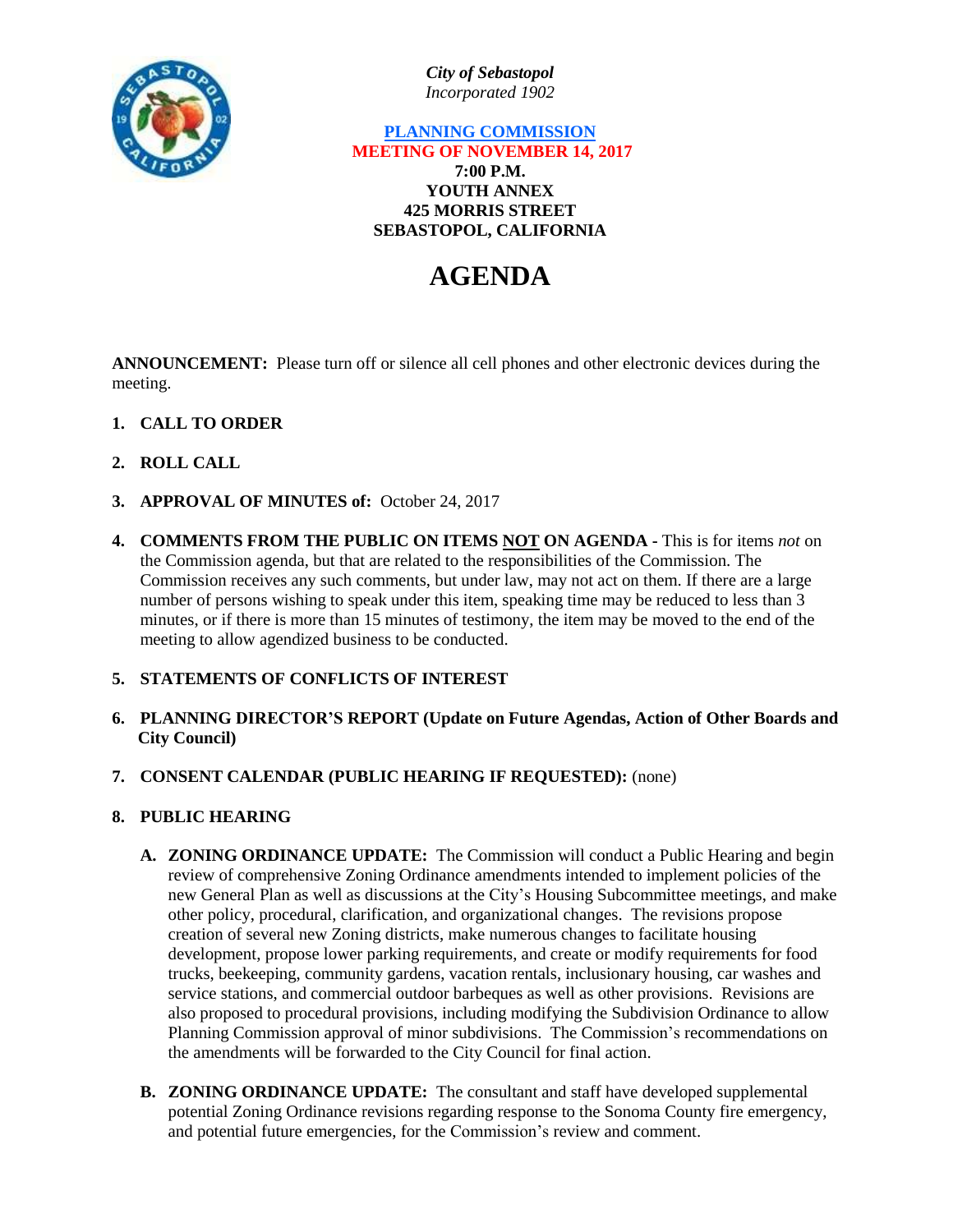#### **9. DISCUSSION:** (none)

### **10. WRITTEN COMMUNICATIONS:**

- **A. PRELIMINARY DRAFT COMPREHENSIVE CANNABIS ORDINANCE:** Pursuant to City Council and Planning Commission direction, staff has developed a draft comprehensive cannabis ordinance that would replace current regulations. It is being transmitted to provide early opportunity for review. This draft will be the subject of a future Commission agenda item.
- **11. ADJOURNMENT:** This meeting will be adjourned to the next regular meeting of the Commission, be held on November 28, 2017 at 7:00 p.m. at the Sebastopol Youth Annex, 425 Morris Street, Sebastopol, CA 95472.

# **PUBLIC HEARING:**

The City of Sebastopol wishes to foster a constructive, respectful, and open process through its meeting procedures. Members of the public have the right to speak on all public hearings under discussion by the Planning Commission including consent calendar items, after being properly recognized by the Chairperson. The Commission requests that members of the public refrain from expressions of approval or disapproval (clapping, booing, hissing) of statements of other participants, which discourages the expression of a range of viewpoints, as well as lengthening meetings. The following is the hearing process:

- 1. The Chairperson opens public hearing.
- 2. Presentation of Staff Report from the Planning Department.
- 3. Commission Questions of Staff.
- 4. Presentation by the Project Applicant, Questions of Applicant from Commissioners. Applicant presentations should generally be limited to approximately 10 minutes or less.
- 5. Comments from members of the public. At the commencement of the public hearing, if you wish to speak, please come to the podium, or if no podium is available, raise your hand**.** After recognition by the Chairperson, it is requested that you give your name and address before beginning your remarks. Comments should be addressed to the Commission as a body and not the public or any individual member, staff person, or applicant. This is an opportunity for members of the public to make statements regarding matters of concern about the agendized matter, and not unrelated matters. The procedure does not provide for members of the public to conduct discussions with the applicant or Commission, unless specifically permitted by the Commission. Comments should be limited to 3 minutes or less.
- 6. The Chairperson may request that the applicant or staff respond to specific issues raised in the public comments.
- 7. The Chairperson closes the public hearing, but reserves the right to re-open the public hearing later that evening.
- 8. The Planning Commission deliberates on the project. Commissioners discuss the project; applicant or public comment is not permissible unless allowed by the Commission.
- 9. The Chairperson may re-open the public hearing to give the public or applicant the right to comment on the Planning Commission deliberation or bring forth new information to the Commission.
- 10.The Planning Commission takes action on the project by making one or more motions to approve, condition, deny, or continue (schedule further consideration for a future meeting) the matter.
- 11.Appeals may be filed of official actions upon filing of an appeal form and payment of the applicable appeal fee. Such appeals, including the appeal fee, must be filed within 7 days of the action. Appeals will be heard by the City Council.

# **NOTES:**

The Sebastopol Planning Commission consists of seven (7) citizens appointed by the City Council for four-year terms. The Commissioners are voluntary and serve without any pay as a public service to the community. The Commission acts within the requirements of State and Federal laws, and within adopted